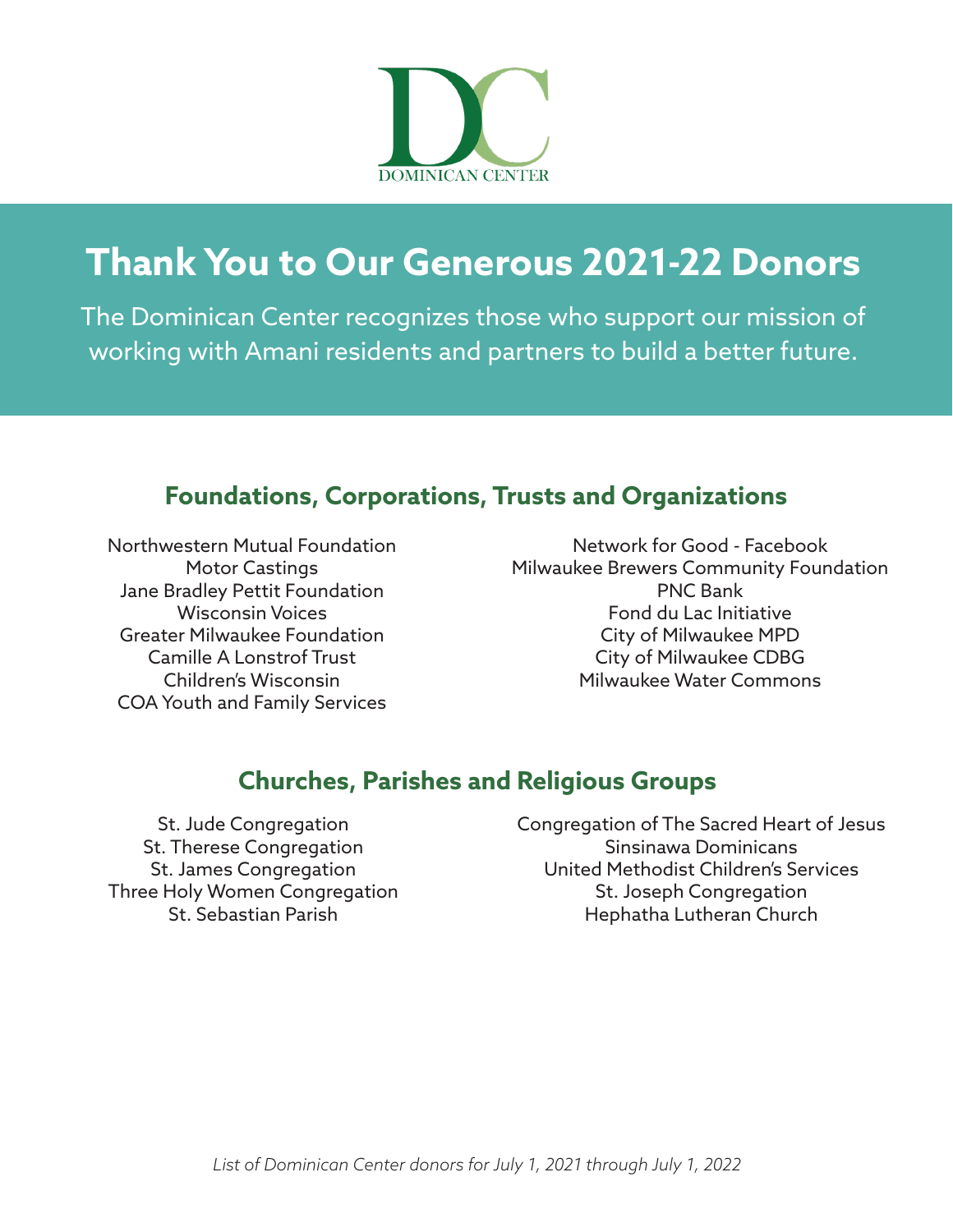

The Dominican Center recognizes those who support our mission of working with Amani residents and partners to build a better future.

### **In Honor and Memory**

Ann & James Piatt in Memory of Sister Peggy Brennan, OP Carol Loomis in Honor of Joeann Daley Mary Jo Gerlach in Memory of Betsy Gerlach William & Kathleen Kean in Honor of Sr. Ann Halloran Verdis Brown in Honor of Mr. James Brown Robert Sullivan in Honor of Sharon Sullivan Sheila Ashley in Recognition of the work of Sr. Ann Maria Doyle, OP, Sr. Ann Halloran, OP, Sr. Patricia Rogers, OP, and in support of the New ED Kathleen Pritchard in Honor of Bill Durkin Mary Kannass in Honor of New ED Maricha Harris Steve Antholt in Honor of Sr. Ann Marie Gilberte,OP Mary Fontanazza in Memory of Sr. Mary Tyler,OP Jane Digiovine in Honor of Sr. Mary Doyle, OP Nadiyah Groves in Memory of Mary Cole

### **In Honor of Sr. Patrica Rogers, OP**

Sr. Margert Race, OP Sr. Francis Gesuale, OP Karen Morris-Cetin

Leo Ries & Marie Kingsbury Clarence & Joyce Rogers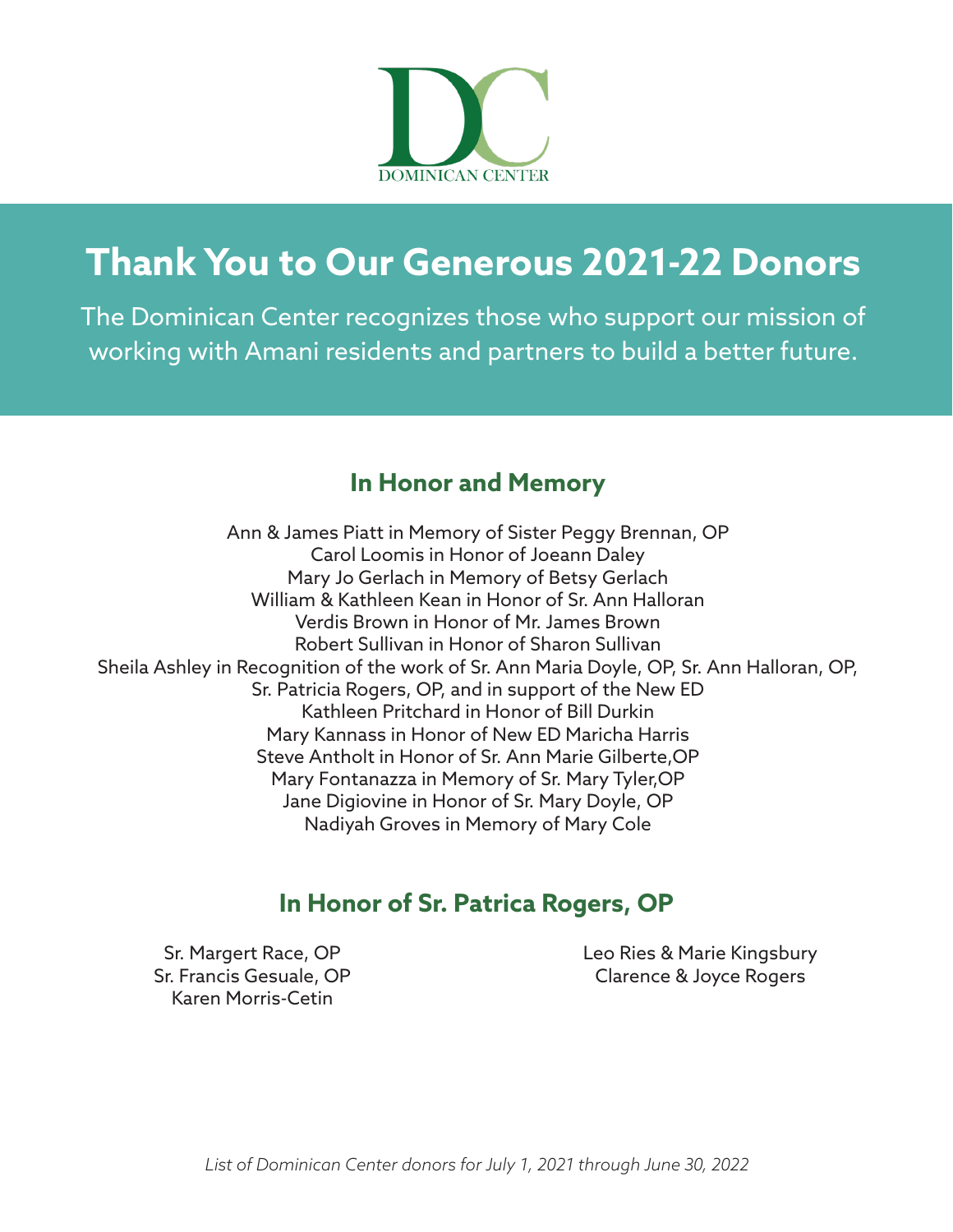

The Dominican Center recognizes those who support our mission of working with Amani residents and partners to build a better future.

#### **Individual Donors**

Niki & Andrew DeGuire Clarence & Joyce Rogers Barbara Diaz Barbara Korpela Mr. & Mrs. Robert Lueger Sylvia Gear Antonio Antao Carolyn Boehmer Barbara Diaz Mary Kamps Sherry Kulhanek Sarah Schnieder John Goetz Mary Utschig Carolyn Boehmer Kathleen McKeown Ann & James Piatt Christine Conley Barbara Diaz Catherine O'Neill Sr. Mary Ann Nelson, OP Carolyn Boehmer Connie Kordsmeier Barbara Diaz Richard & Gwendolyn Miller Carol Loomis Carolyn Boehmer Barbara & Michael Korpela

Diane Meisser Patricia Donahoe Roberta Coles Jeffery Muhannah Robert & Kathleen Hahn Mary Jo Gerlach Beth Waschow Ronald Smith Ann Otte William & Kathleen Kean Caroline Phillips Sr. Joeann Daley, OP Karen Morris-Cetin Patricia Hussey John Bach & Patricia Gorence Robert Sullivan Sheila Ashley Kathleen Pritchard James Piatt Mary Kannass Leo Ries & Marie Kingsbury Steve Antholt Lillian Buckley Carolyn Boehmer Daniel Burt Greg & Patricia Latsch Kathleen Sell Mary Fontanazza

*List of Dominican Center donors for July 1, 2021 through June 30, 2022*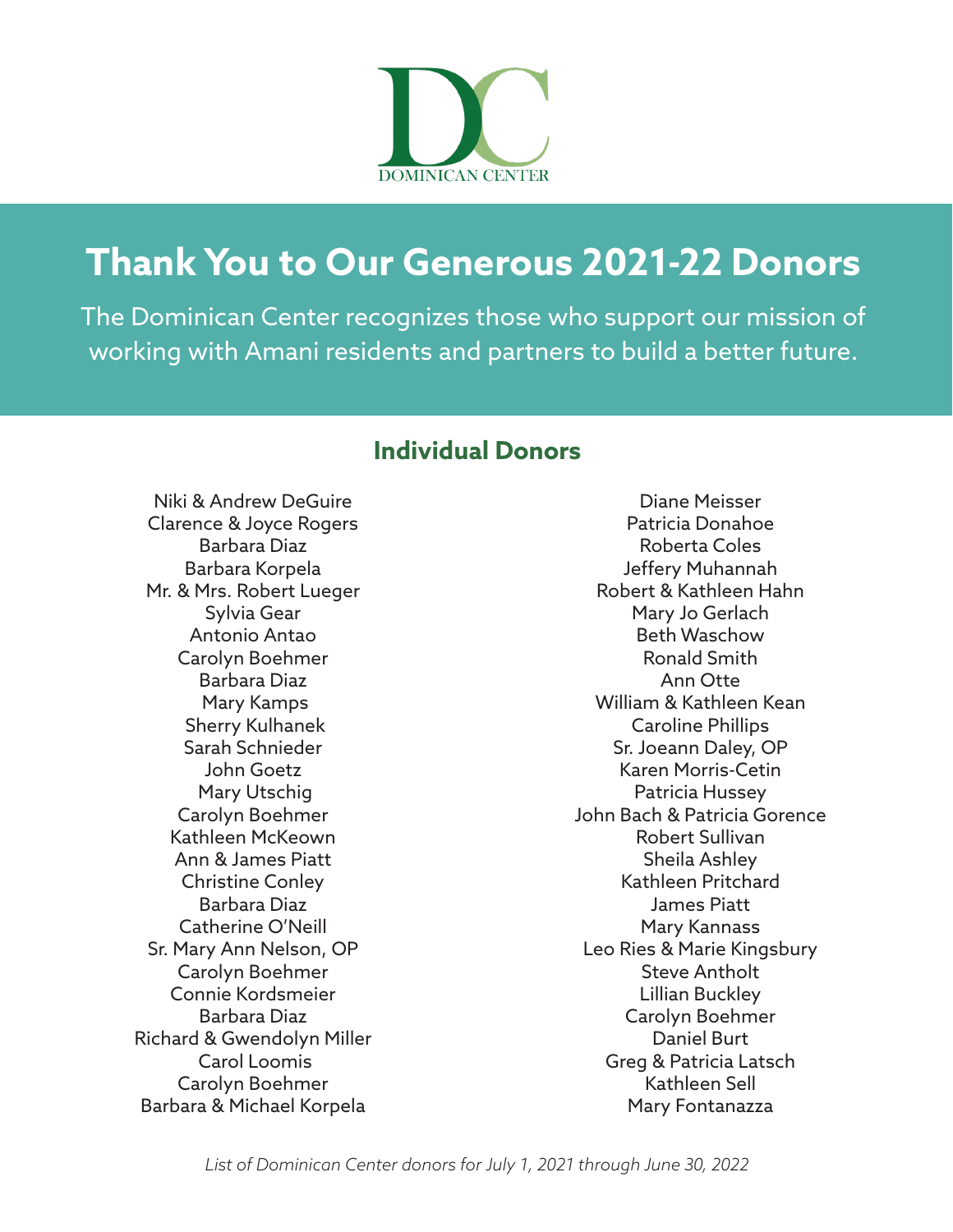

The Dominican Center recognizes those who support our mission of working with Amani residents and partners to build a better future.

#### **Individual Donors**

David & Kathryn Andrea Michael Morgan, JD Sr. Margert Race, OP Mary Kamps Blanche Dugger Bonnie Steindorf Thomas Barrett Jane Digiovine Joseph Ellwanger Joseph & Joyce Ellwanger Karen & Michael Iverson Margaret & Philip Sgariglia Nadiyah Groves Robert & Kathleen Hahn Sr. Francis Gesuale, OP Patrick Small Charles & Doris Hand Roberta Coles Jeffery Muhannah Robert & Kathleen Hahn Mary Jo Gerlach Beth Waschow Ronald Smith Ann Otte William & Kathleen Kean Caroline Phillips Sr. Joeann Daley, OP Karen Morris-Cetin

Patricia Hussey John Bach & Patricia Gorence Robert Sullivan Sheila Ashley Kathleen Pritchard James Piatt Mary Kannass Leo Ries & Marie Kingsbury Steve Antholt Lillian Buckley Carolyn Boehmer Daniel Burt Greg & Patricia Latsch Kathleen Sell Mary Fontanazza David & Kathryn Andrea Michael Morgan, JD Sr. Margert Race, OP Mary Kamps Blanche Dugger Bonnie Steindorf Thomas Barrett Jane Digiovine Joseph Ellwanger Joseph & Joyce Ellwanger Karen & Michael Iverson Margaret & Philip Sgariglia Nadiyah Groves

*List of Dominican Center donors for July 1, 2021 through June 30, 2022*